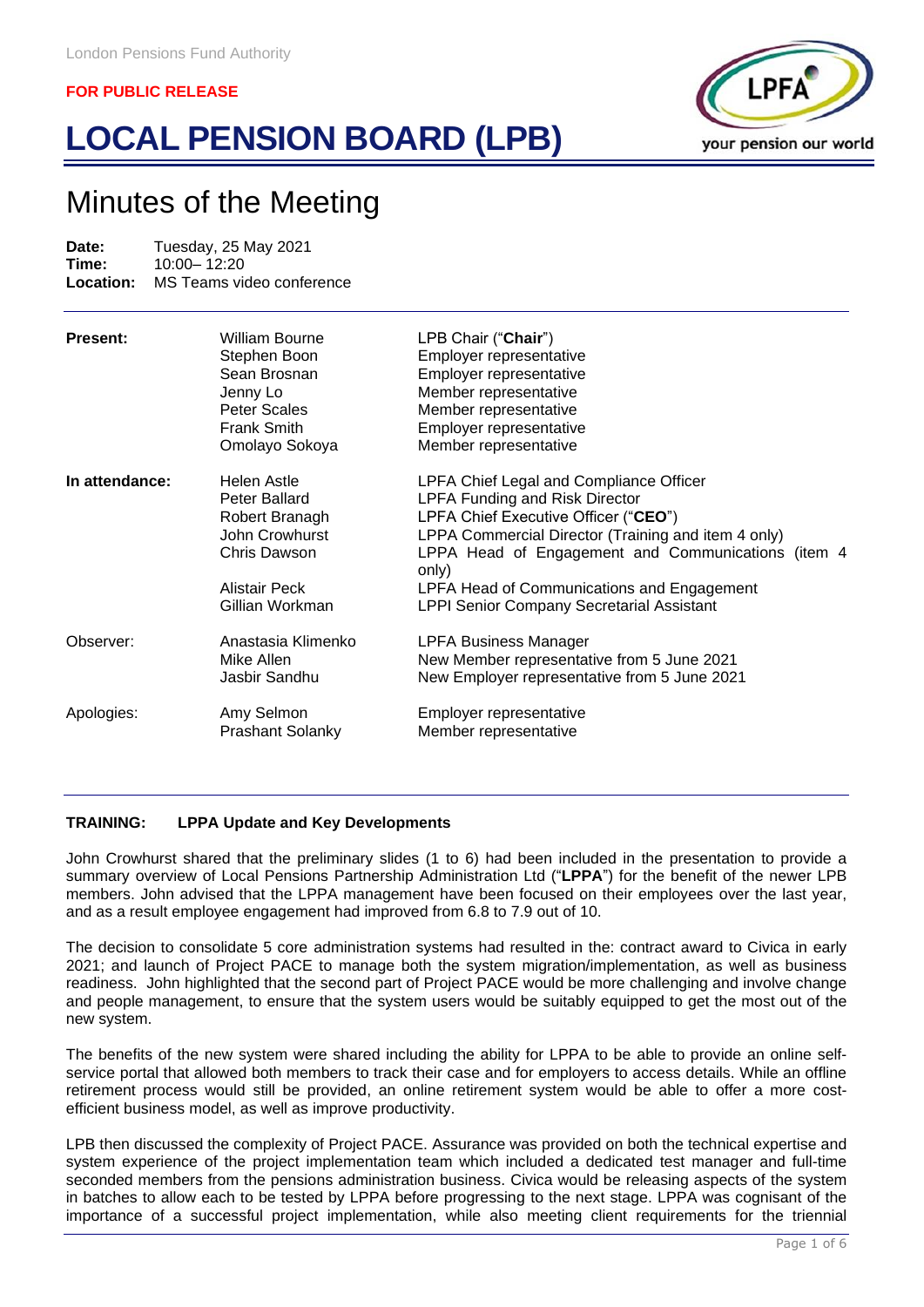valuation in 2022 and ensure that pension payments were processed on time. Some Employers had already been engaged to work with LPPA to test the system, as well as preliminary plans for the phased transition towards go-live, planned for the end of January 2022. A phased transition was being planned to minimise downtime.

The Chair thanked John for the presentation and LPB members were encouraged to contact him, should they have any further concerns or questions.

#### **1. LPB122 – INTRODUCTORY MATTERS**

#### **Submission**

The report was provided on several matters arising relating to minutes from the meeting held on 2 March 2021 and previous meetings action points.

#### **Discussion**

The Chair noted that due to government guidance on social distancing related to the Coronavirus ("**Covid-19**") pandemic, the meeting was being conducted via video conference. It was confirmed that the LPFA constitution permitted electronic participation and decision making (Section C: Standing Orders, (9) (e) and (j)) and that the standing orders applied to the LPB. The Chair reminded members of the meeting etiquette and encouraged the use of certain MS Teams functionality to allow members to be called upon in turn.

The Chair welcomed the new attendees to their first LPB meeting: Stephen Boon; Mike Allen; and Jasbir Sandhu. The Chair declared that a quorum was present, and the meeting was opened.

# Apologies

The Chair advised that Amy Selmon had received his prior approval to be excused from this and the next two LPB meetings. It was anticipated that Amy would join the LPB meeting on 24 February 2022. In addition, Prashant Solanky had notified the Chair of his apologies prior to the meeting. No other apologies had been received in advance of the meeting.

#### Declarations of interest

The Chair confirmed that he had not received any advance declarations of interest since the previous meeting and no new declarations were advised at the meeting. The standing declaration by the LPFA CEO with any matters under discussion regarding pensions administration and the potential for conflict of interest with his role as the LPFA shareholder appointed statutory director representative on the LPPA Board was noted.

#### Minutes and actions points arising

The minutes from the last LPB meeting held on 2 March 2021 were approved, with minor amendments, and that the Chairs e-signature could be used to sign the document. The LPB was also satisfied with the status of the completed or not due action points from previous meetings and the updates to the LPB Chair 2020 Appraisal Report recommendations. Alistair Peck confirmed that LPFA LPB specific content would be included in an upcoming LPFA active members newsletter issued in June 2021 by LPPA.

#### Training and Training Records

The Chair noted the request to the LPB to keep the LPFA updated with their related training activities and to send the latest versions of The Pensions Regulator ("**TPR**") Public Sector Toolkit with confirmation of completion of the recently launched Pensions Scams module by the next LPB meeting in September 2021. **Action: LPB**

#### The LPB:

- **1. Approved** the minutes of the meeting held on 2 March 2021 as a true and accurate record of that meeting, with minor amendments, and the use of the Chairs e-signature to confirm the minutes.
- **2. Noted** the matters arising action list including all the items which had been completed or closed.
- **3. Noted** the LPB Chair 2020 Appraisal recommendations updates.
- **4. Noted** the update on training and request for LPB members to provide development records from the TPR public sector toolkit by the next LPB meeting including completion of the recent pensions scams module.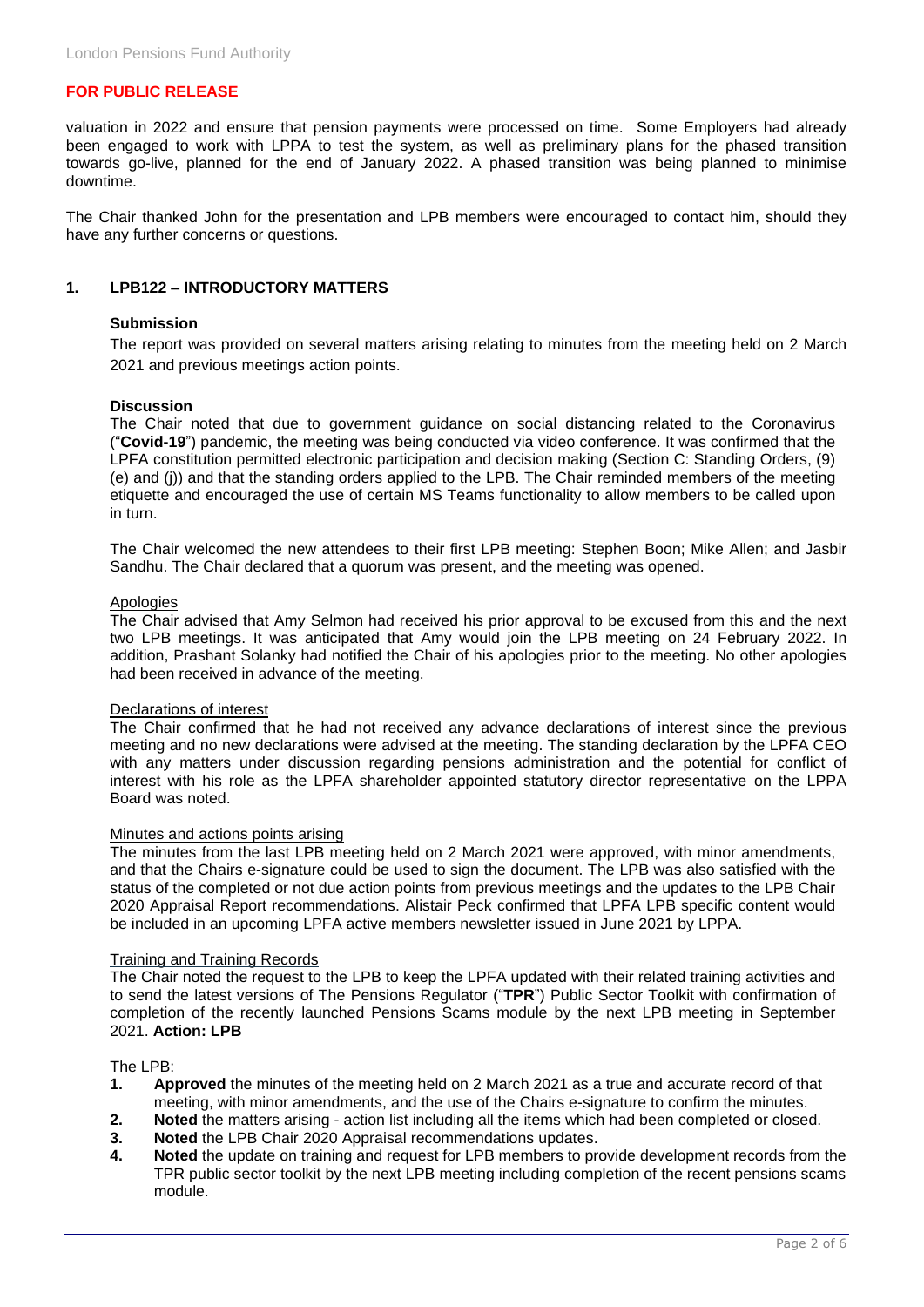# **2. LPB123 CHAIR ANNUAL REPORT**

#### **Submission**

The LPB annual report to be included within the LPFA Pension Fund Annual Report ("**PFAR**") for 2020/21.

#### **Discussion**

William presented his annual LPB report for 2020/21 and it was agreed to include some detail on the selection of the new LPB members. **Action: W Bourne / R Branagh**

The LPB:

- **1. considered** and **approved** the draft LPB Annual Report for 2020/21, with minor amendments, and to recommend that the LPFA Board meeting on 16 June 2021 approve the report for inclusion in the PFAR for 2020/21.
- **2. Consented** for minor amendments to be made to the LPFA annual report when it was included within the PFAR for editorial consistency.

#### **3. LPB124 – CEO REPORT**

#### **Submission**

The report provided an update on general Fund related activities since the last meeting in March 2021 and for the Quarter 4 ("**Q4**") 2020/21 period. Specific items provided for this meeting included an update on: continuing working practices related to Covid-19; financial monitoring details; investment performance; pooling updates; risk monitoring and recent activity updates; and LPFA organisational updates including new LPFA Board appointments; as well as minor amendments to the 2021 to 2024 Strategic Policy Statement and Medium Term Financial Plan budget documents.

#### **Discussion**

The CEO presented his report to the LPB and noted that the LPFA hoped to welcome employees back to the Union Street office on a more regular basis from July 2021. Regarding the update on Oliver Watson joining the Ministry of Housing, Communities and Local Government ("**MHCLG**"), it was advised that Oliver would be focused on a Task Force on Climate-related Financial Disclosures ("**TCFD**") consultation. The CEO highlighted the LPFA Board plans on Net Zero ("**NZ**"), detailed in the LPFA Corporate and Strategic ("**C&S**") draft minutes from the meeting held on 9 March 2021, and it was agreed that a more detailed update on NZ would be shared at the next LPB meeting in September 2021. **Action: P Ballard / G Workman**

The CEO provided an overview of recent new LPFA Board member and Section 151 Officer recruitment. The LPB discussed the report and a member shared feedback on IAS19 related employer increases. It was agreed to share the LPFA risk register report from March 2021 for context on the LPFA Risk Dashboard update and to provide information on the IAS19 valuation increase. **Action: P Ballard**

The LPB **noted** the updates contained in the report and advised during the meeting on the LPFA organisation and LPFA Board.

*[John Crowhurst and Chris Dawson joined the meeting.]*

# **4. LPB125 – LPPA QUARTERLY CLIENT PERFORMANCE AND MEMBER ENGAGEMENT REPORT**

#### **Submission**

For LPPA to present the LPFA with the Q4 2020/21 and 2020/21 annual administration report. In addition, to advise details on the member engagement communications delivered, as well as planned future activity.

#### **Discussion**

John Crowhurst highlighted the quarterly performance standards and continued focus on timescale of pension payment (retirement) by LPPA. Information was shared on the proactive steps being taken by LPPA to expedite queries with the Additional Voluntary Contribution ("**AVC**") provider and process improvements had been implemented by LPPA to reconcile AVC membership with their records. An update would be provided at the next meeting on whether any delayed payments could be subject to interest payments. **Action: J Crowhurst**

John shared details of changes to the LPPA helpdesk call prioritisation process, focusing on bereavements, to meet an increase in related calls. As a result, helpdesk performance was now averaging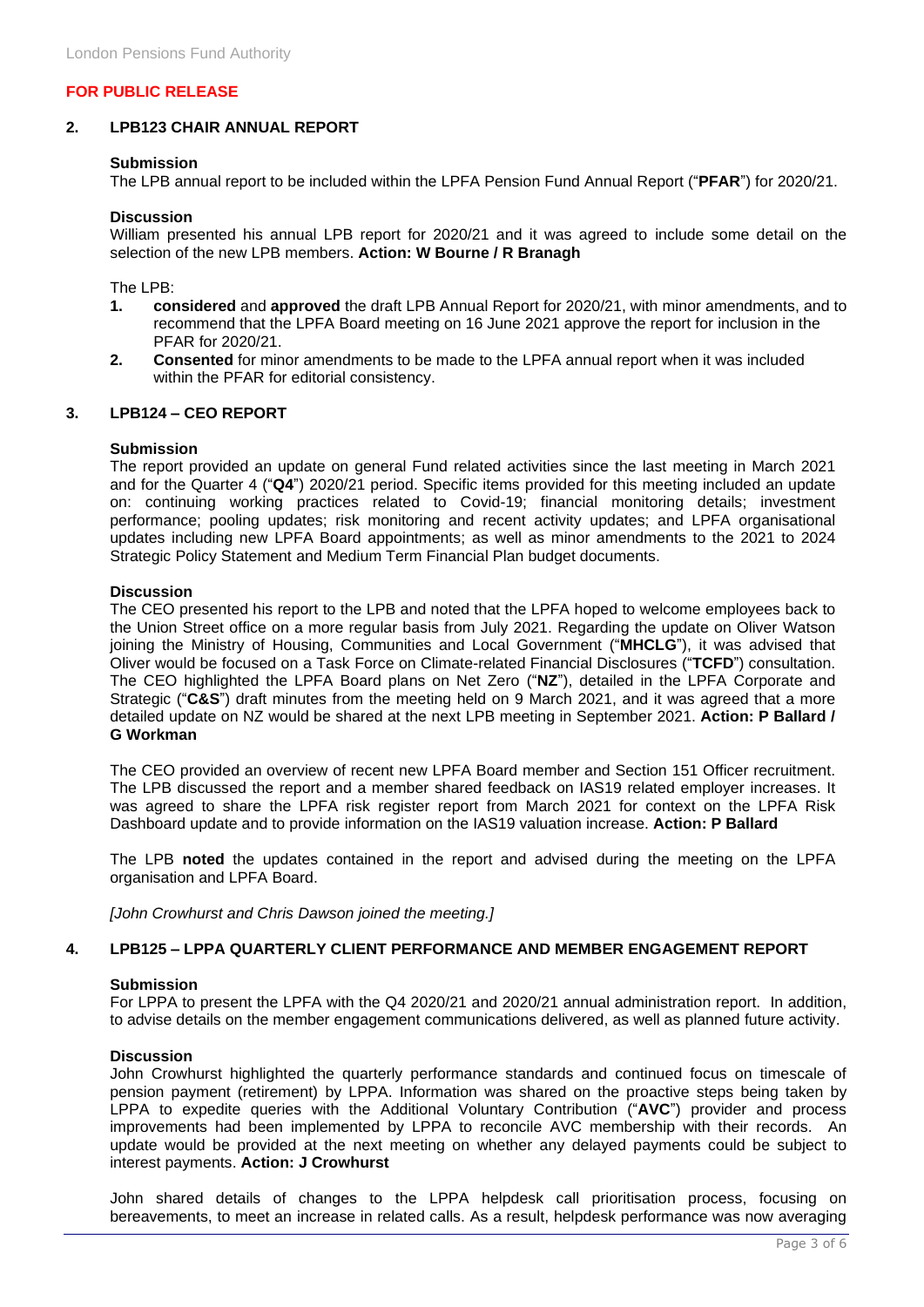call wait times down to 5 minutes or less. The LPB discussed the report and the collaborative approach needed to support the LPPA timely 30-day retirement target, which would be further supported by the incoming fund administration IT system.

Chris Dawson provided an overview of the engagement activity delivered by the LPPA Engagement, Marketing and Communications Team during Q4 2021/22, highlighting the overseas pension members and LPFA member email campaigns. Planned activity for Q1 2021/22 would continue to encourage members to engage with the My pensions online system via newsletters and engagement with employers on how they can support LPPA by providing timely data.

The LPB:

- 1. **Noted** the LPFA Quarterly Client Report and update for Q4 2020/21 and Full Year 2020/21 including the KPI performance detailed within the report.
- 2. **Noted** the engagement and communications activities for Q4 2020/21, as well as future Q1 2021/22 period.

[*John Crowhurst and Chris Dawson left the meeting.*]

# **5. LPB126 – LPFA COMMUNICATIONS**

#### **Submission**

To provide an update on LPFA corporate communication plan including the progress of the new LPFA.org.uk website; latest status and plans for the Fund Member Forum ("**FMF**") including possible LPB contribution to the FMF.

#### **Discussion**

Alistair Peck shared an update on the status of the development of the new LPFA Corporate website, with user testing planned for June 2021 and launch targeted for later in July 2021. The new website would offer accessibility functionality to support text to voice and other features, with an AA accessibility standard being planned.

The LPFA was currently planning a hybrid format for the FMF in September 2021 and the LPB recommended that an LPB member representative would best be suited to represent them at the event.

The LPB:

- **1. Noted** progress on the LPFA.org.uk corporate website.
- **2. Noted** the status and plans for the FMF
- **3. Discussed** possible contribution from the LPB to the FMF.

# **6. LPB127 – LPFA EMPLOYER RELATED POLICIES**

#### **Submission**

To seek comment from the LPB on proposed new and/or amended employer related policies, as well as provide an update on recent engagement activity of LPFA Employer Management Services Team ("**EMS**").

#### **Discussion**

Peter Ballard presented the proposed employer policies: Employer risk management framework; admission and cessation policy; contribution flexibility policy and updates to the LPFA Funding Strategy Statement for LPB feedback, before onward LPFA Board consideration and employer consultation. The new policies: reflected recent regulatory contribution flexibility; would support the 2022 triennial valuation process; and provide transparency for LPFA employers. LPB discussed the policies and shared comments. The LPB had until the 31 May 2021 to provide any further feedback or comments by email. **Action: LPB**

The LPB:

- 1. **Commented** on the proposed new and/or amended employer related draft policies: Employer risk management framework; Admission and cessation policy; contribution flexibility policy and FSS.
- 2. **Noted** the recent activity of LPFA's Employer Management Services team.

# **7. LPB128 – COMPLIANCE OVERSIGHT AND REGULATION REPORT**

#### **Submission**

To provide LPB with an update on regulatory and compliance matters related to the Fund including: Code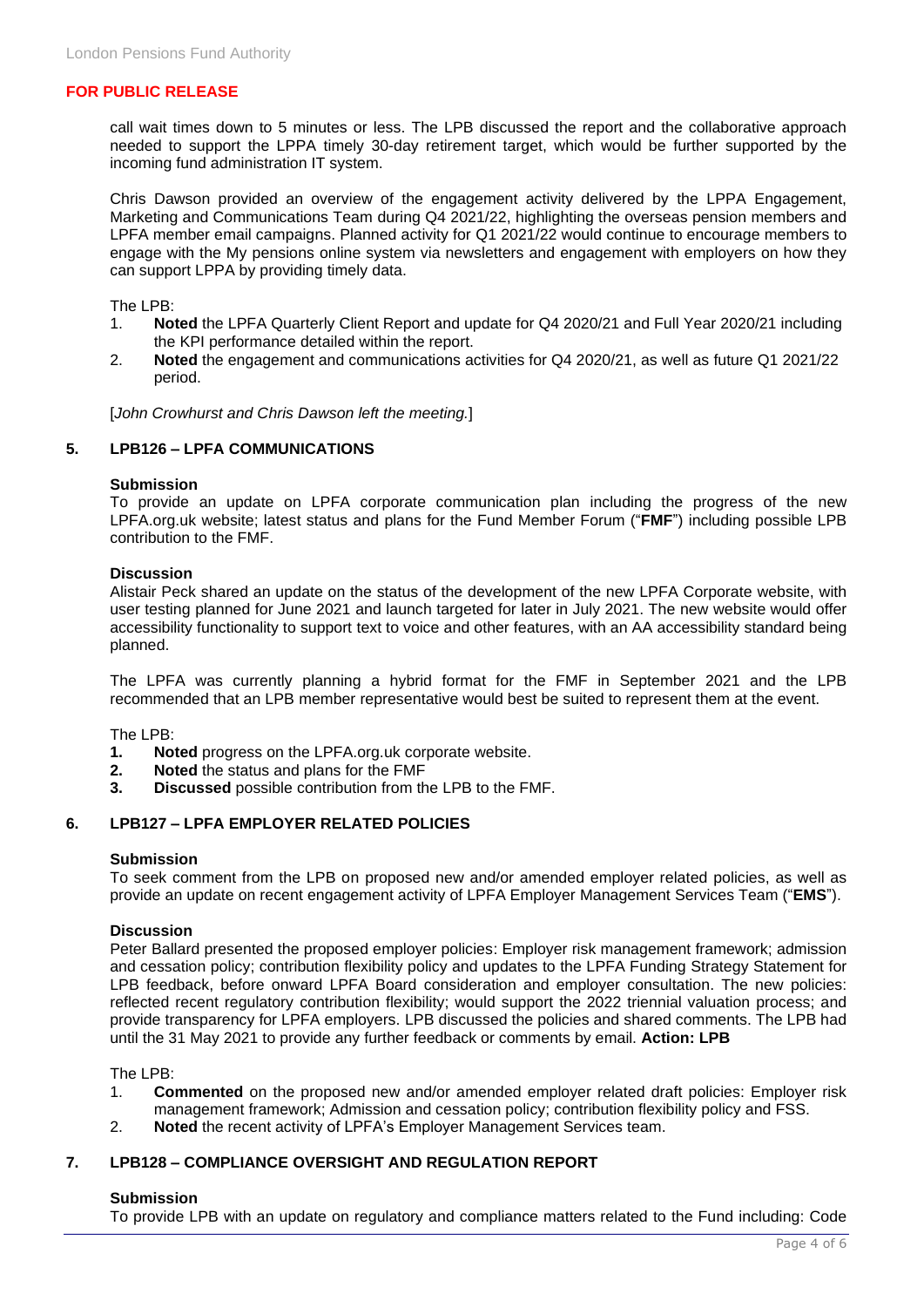of Practice 14 ("**COP14"**); compliance oversight of the outsourced services delivered by LPP Group; the LPFA Compliance framework and update on the assurance map; National Fraud Initiative Reporting ("**NFI**"); LPPI biannual statement on monitoring LPFA investment costs; interim analysis on the Good Governance Project; and a regulatory horizon scanning report.

#### **Discussion**

Helen Astle provided an overview of the regular compliance matters, confirming that the LPFA had no concerns on any of the COP14 related or LPP Group outsourced services items contained with the report. The recent mandatory biennial NFI data matching exercise, facilitated by LPPA, had shown a significant improvement on the previous exercise, two years ago, benefiting from LPPA's appointment of Target Professional Services ("**TPS**"), to undertake mortality screening. LPB discussed the report, noted the LPFA unique status amongst LGPS peers advised in the interim analysis on implementations of the Good Governance project, which would be subject to further guidance from MHCLG, CIPFA and SAB.

Helen thanked the LPB for sharing their feedback via email on the new single code of practice TPR consultation and a final LPFA response would be submitted on 26 May 2021. The CEO added that the comments shared reflected the LPFA thoughts and were reassuring.

The draft LPFA Compliance framework ("**framework**") was presented by Helen, who advised that the document was a recommendation from an Internal audit. The framework provided a means for the LPFA to evidence how they were a well-run and accountable pension fund, adhering to regulation. The framework would be supported by a second document, currently in development, outlining the LPFA assurance map and would reflect how the LPFA validate services from by outsourced providers. LPB discussed the report and recommended for more explicit language to be considered about oversight of LPP Group subsidiary business units (LPPI and LPPA) and refer to the LPFA additional stakeholder role as Shareholder of LPP Group.

The LPB:

- 1. **Noted** the compliance oversight and regulation report.
- 2. **Commented** on the Compliance Framework.

# **8. LPB128 – GOVERNANCE, PUBLIC POLICY STATEMENT AND LPB FORWARD PLANNER**

#### **Submission**

To provide an update on the activities of the LPFA C&S Board session minutes from 9 March 2021, advise the annual assurance statement on the LPFA whistleblowing policy and procedure, and note the forward planner. Feedback was requested from LPB on the proposed PFAR 2020/21 key messaging and early drafts of the fund administration and Responsible Investment sections of the PFAR.

#### **Discussion**

Alistair Peck shared details of his key messaging document prepared for the LPFA PFAR 2020/21 and presented the early draft sections of the fund administration and Responsible Investment. Additional sections of the PFAR 2020/21 would be shared at the next LPB meeting. LPB reviewed the report, recommended that reference to Project PACE be made in the fund administration section and strengthen item 3 in the key messaging which referred to security given to statutory benefits. The Chair noted the additional support needed to respond to the number of consultations which impacted LGPS and the balance in demonstrating value for money.

The LPB agreed a preference to meet in person as soon as it was safe to do so, with an aspiration for the September 2021 LPB meeting to take place at the LPFA Union Street office, with those based in Preston to have the option to present their standing item via video conference call.

The LPB:

- **1. Noted** the draft LPFA C&S minutes from the 9 March 2021.
- **2. Noted** and **advised feedback** on the 2020/21 LPFA PFAR key messaging document.
- 3. **Noted** and **advised feedback** on the early drafts of the Fund administration and Responsible investment text to be included in the 2020/21 LPFA PFAR.
- **4. Noted** the annual assurance statement on the LPFA Whistleblowing policy and procedure.
- **5. Noted** the forward planner.

#### **9. ANY OTHER BUSINESS**